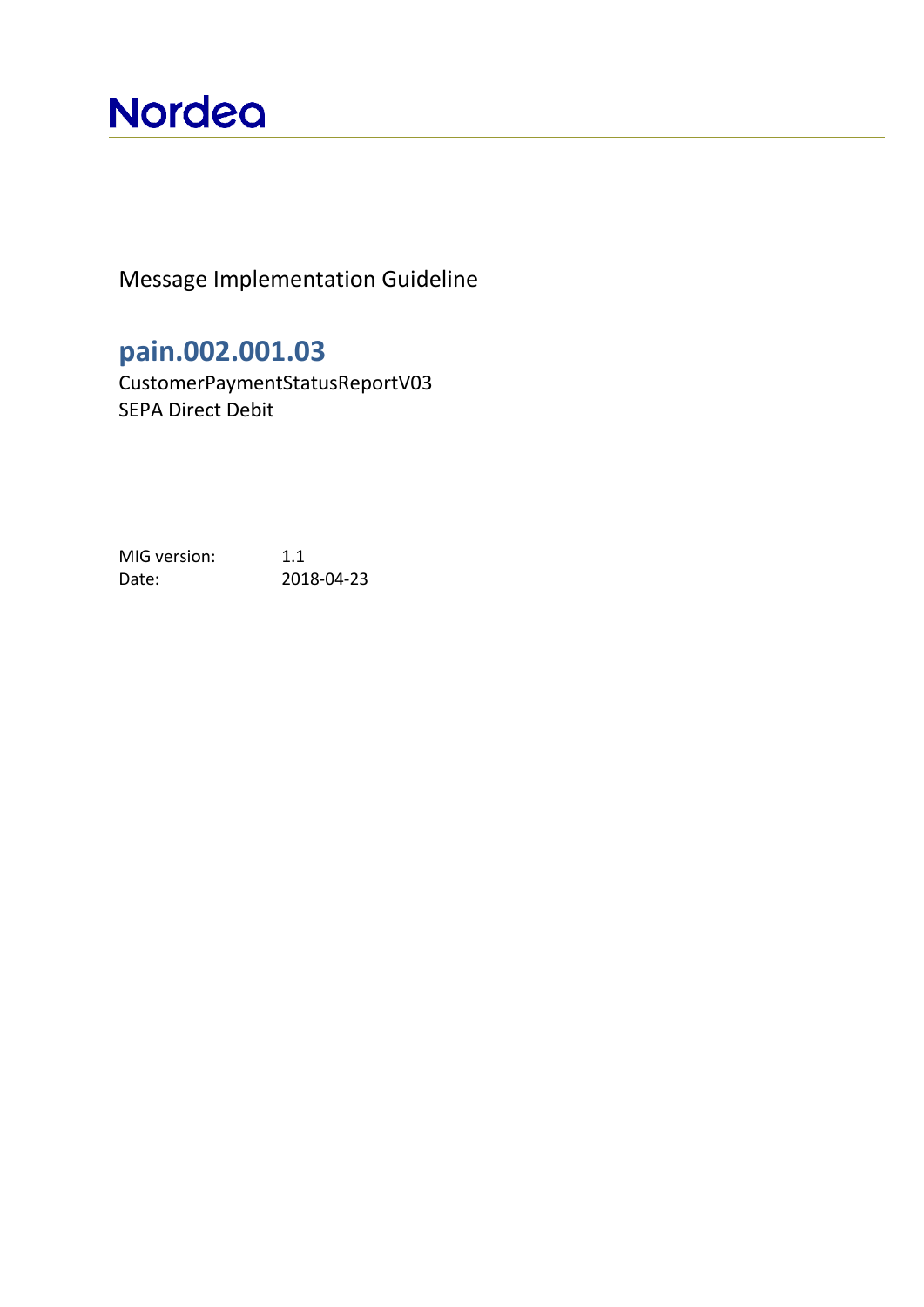# **Nordeo**<br>Table of Contents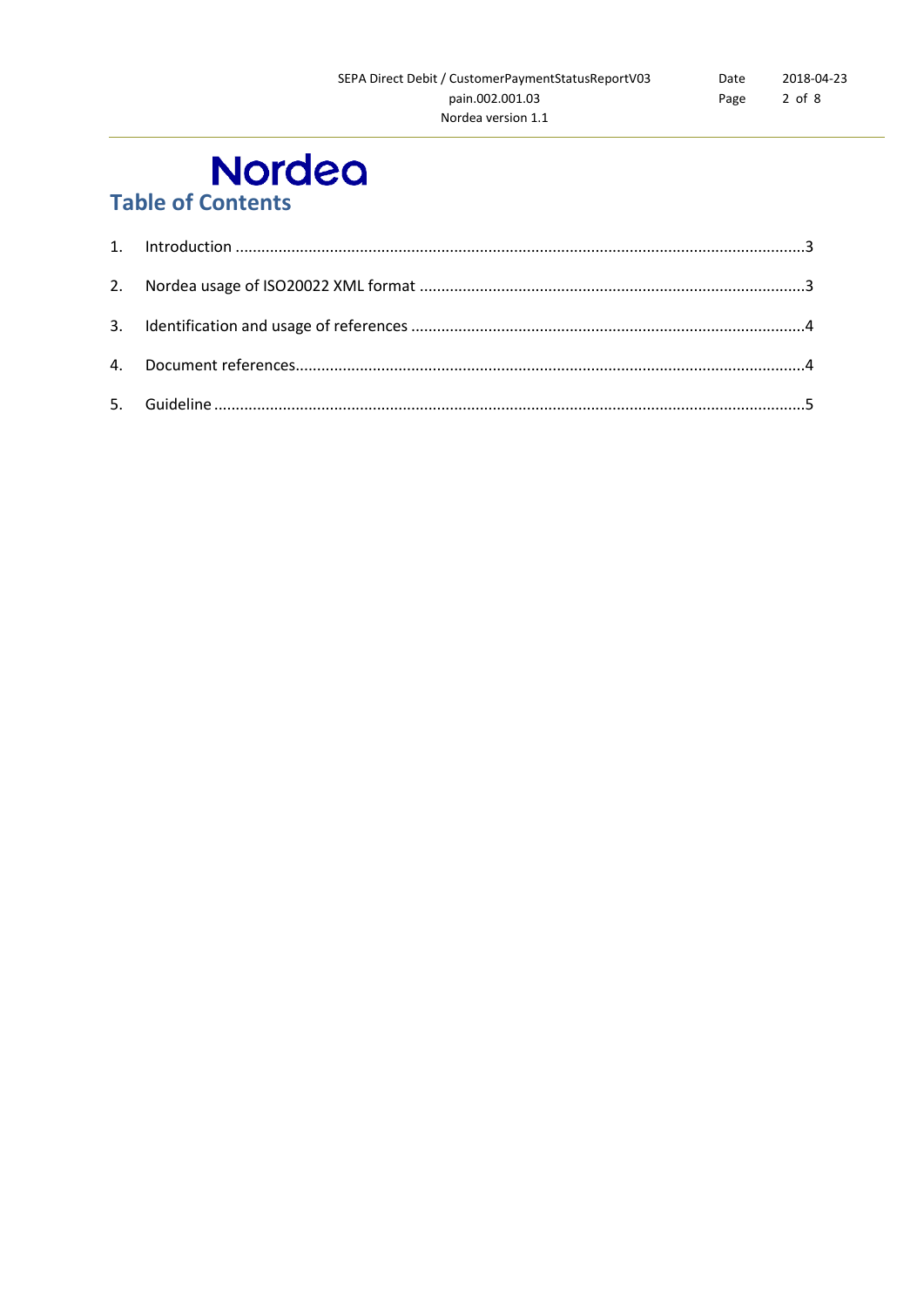<span id="page-2-0"></span>

This Message Implementation Guideline (MIG) is prepared on behalf of Nordea Group (hereinafter also referred to as "Nordea").

The purpose of this documentation is to define how information in status report messages will be structuredfor the exchange between the message recipient and Nordea.

### <span id="page-2-1"></span>**2. Nordea usage of ISO20022 XML format**

The term "message" is used for one XML schema occurrence, which is a combination of blocks called Group Header, Payment Information and SEPA Direct Debit Transaction Information. One file will only contain one Message. A message sent to Nordea can contain collections from several Debtors/accounts, and can also contain several SEPA Direct Debit messages.

All elements or tags defined as "Mandatory" by ISO20022 for pain.002.001.03 are included in Nordea's *SEPA Direct Debit MIG*. This also includes elements or tags that are optional or conditional, depending on specific criteria, as set by the service. Elements or tags not used by the service are not included in this MIG, even if they are included in the "*ISO 20022 Message Definition Report*" or in the "*CGI Implementation Guide for ISO 20022 CustomerDirectDebitInitiation*". This is to enable a smooth introduction of the service for potential users.

The following is a description of used fields and columns in the MIG:

| 150   | Structural  | pain.001.001.03 Payment Initiation |           |      |      | <b>Nordea</b> |                |
|-------|-------------|------------------------------------|-----------|------|------|---------------|----------------|
| index | sequence Or | Message Item                       | XIVIL Tag | wut. | Type | <b>Use</b>    | Nordea comment |

**ISO Index No** = Reference number that refers to the related description in the "*ISO 20022 Message Definition Report*"

**Structural sequence** = Informs about which level a specific field is placed within the XML structure **Or** = Nordea will provide one or the other field, but not both

**Message Item** = Refers to the actual tag name in ISO20022 XML, which is also stated under the column XML Tag Name. This can be a Message element (a.k.a. a "field" in a traditional sense), or a Message Component (i.e. a group of information consisting of several elements). Each message element is stated with the element type it comprises (stated under column Type).

**XML Tag** = Specific code referring to an XML element, and will be part of the XML Schema for the identification of an XML element. The "Tag Name" will be stated at the beginning of a string which is to include the required information (i.e. <Dbtr>) and will end the string with the same "Tag Name", starting with a slash (i.e. </Dbtr>).

**Multiplicity** = Informs how many times an element can or must be used, as defined by ISO.

| 11               | One occurrence (required)                                                                |
|------------------|------------------------------------------------------------------------------------------|
| 1n               | One or several occurrences (value for "n" represents total number of occurrences)        |
| 1.3              | Minimum one occurrence must be used and maximum 3 occurrences can be used.               |
|                  | Note: True value of "n" represents unlimited number of occurrences                       |
| 01               | None or one occurrence to be used (optional)                                             |
| $\overline{0.n}$ | None or several occurrences can be used (value for "n" represents total number of occur- |
|                  | rences)                                                                                  |
|                  | Note: True value of "n" represents unlimited number of occurrences.                      |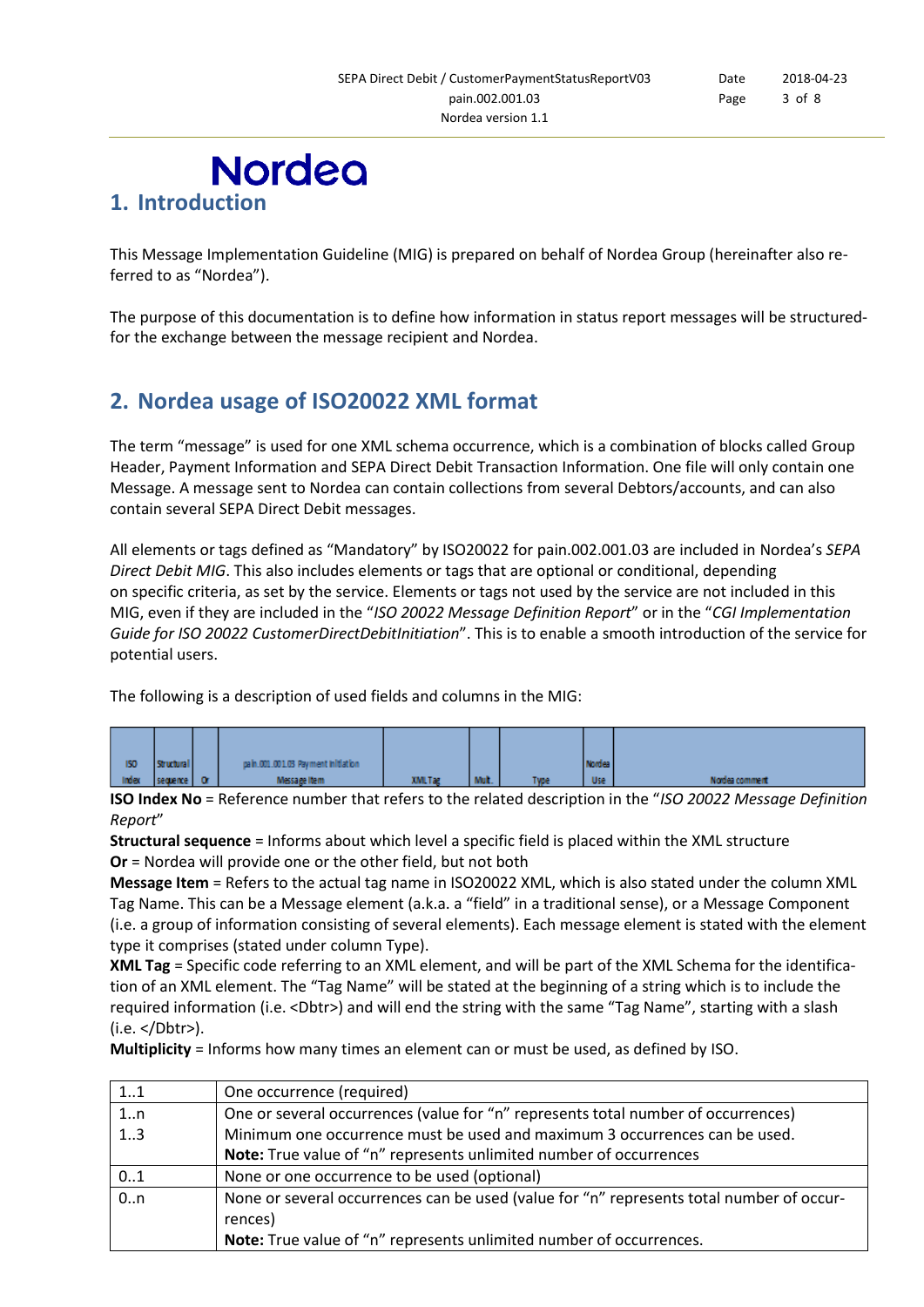# **Nordeo**

**Type** = States the value to be transferred in the actual XML element. There are different "Data Type" representations that can be used in a "*CustomerDirectDebitInitiation*": Identifier, Code, Text, Rate, Date Time, Amount. See examples below:

| Data Type  | Type               | <b>ISO Index</b> | <b>Example</b>             |
|------------|--------------------|------------------|----------------------------|
| Identifier | PartyId32          | 1.8              | <b>SALES COMPANY PARTY</b> |
| Code       | PaymentMethod3Code | 2.2              | DD = Direct Debit          |
| Text       | Max35Text          | 2.1              | AA22BB11                   |
| Rate       | Rate               | 2.48             | 10.99999                   |
| Date Time  | <b>ISODateTime</b> | 1.2              | 2015-06-15T12:15:15Z       |
| Amount     | DecimalNumber      | 2.5              | 99999.99                   |

**Nordea comment** = Informs of special rules or usage for each element. If no comments exist, then standard usage according to ISO20022 applies.

<span id="page-3-0"></span>The files sent from Nordea is in UTF-8 format.

### **3. Identification and usage of references**

| <b>Reference type</b>               | <b>ISO Index (At-</b><br>tribute) | <b>Description</b>                                                   |
|-------------------------------------|-----------------------------------|----------------------------------------------------------------------|
| <lnitgpty></lnitgpty>               | 1.3                               | Unique identification of the sender of the pain.008                  |
|                                     | (R)                               | message. Nordea will return the identification under code<br>"CUST". |
| <orgnlmsgld></orgnlmsgld>           | 2.1                               | The Original Message Identification as sent by the customer          |
|                                     | (R)                               | in pain.008, pain.007 or camt.055 message.                           |
| <orgninboftxs></orgninboftxs>       | 2.4                               | Original Number of transactions included in the original             |
|                                     | (R)                               | message.                                                             |
| <orgnlctrlsum></orgnlctrlsum>       | 2.5                               | The total value of all included Instructed Amounts in the orig-      |
|                                     | (C)                               | inal message, if used by customer                                    |
| <orgnlpmtinfld></orgnlpmtinfld>     | 3.1                               | Unique identification of each Payment Information level in           |
|                                     | (R)                               | the original message.                                                |
| <orgnllnstrid></orgnllnstrid>       | 3.17                              | Customers own identification for each single SEPA Direct             |
|                                     | (C)                               | Debit Transaction Information in the original message, if used       |
|                                     |                                   | by                                                                   |
|                                     |                                   | customer as a "point-to-point" reference.                            |
| <orgnlendtoendid></orgnlendtoendid> | 3.18                              | Unique End-to-End Identification for each single Direct Debit        |
|                                     | (R)                               | Transaction Information in the original message.                     |

### <span id="page-3-1"></span>**4. Document references**

This chapter contains references to documents relevant for this MIG:

1. ISO 20022, Payments – Maintenance 2009, Approved by the Payments SEG on 30 March 2009, Message Definition Report, Edition March 2009, pain.002.001.03, CustomerPaymentStatusReportV03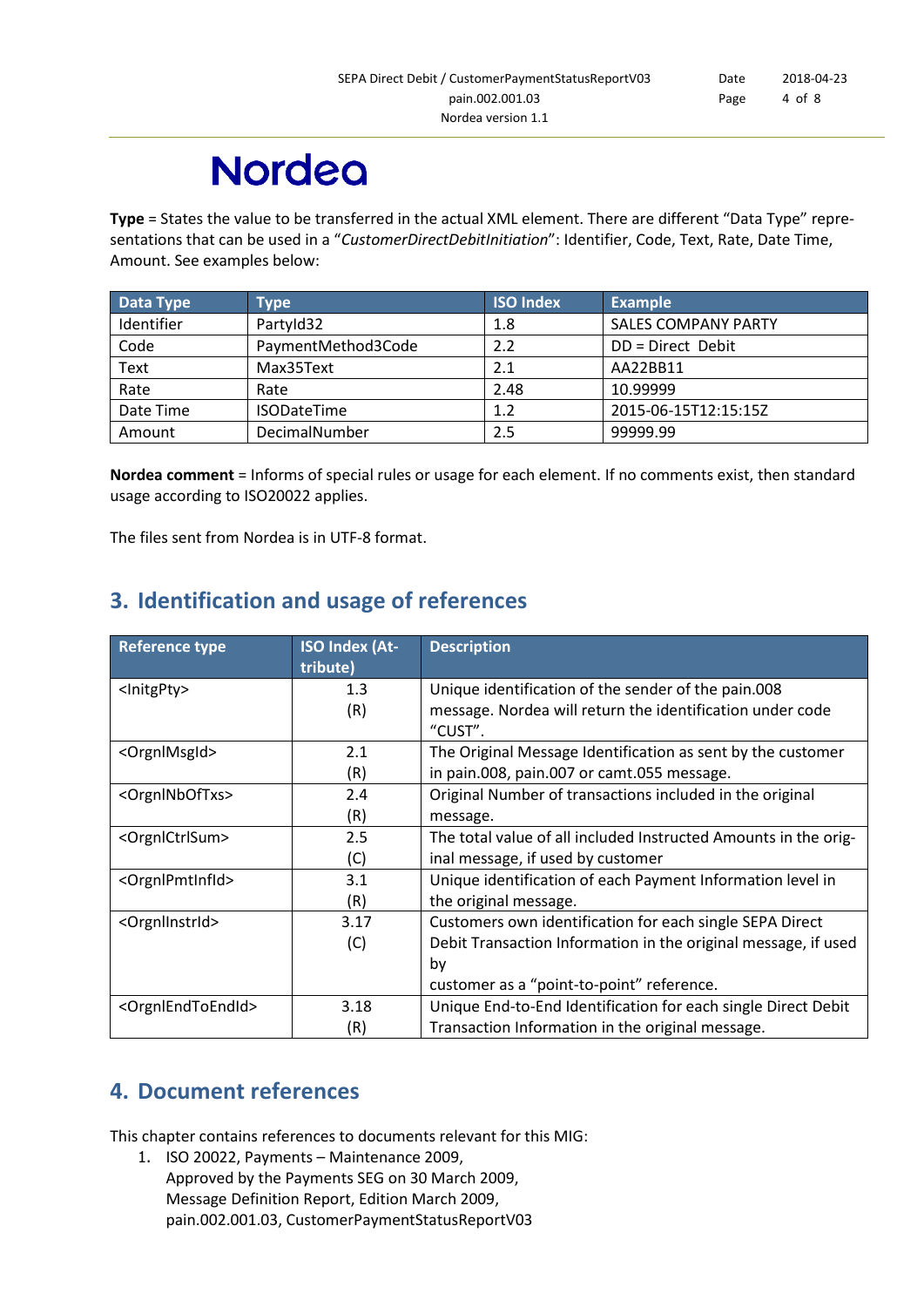#### Date Page 2018-04-23 5 of 8

# Nordea

## **5. Guideline**

<span id="page-4-0"></span>

| ISO In-<br>dex | <b>Structural</b><br>sequence | Or     | pain.002.001.03 Status report<br><b>Message Item</b> | <b>XML Tag</b>                          | Mult. | <b>Type</b>                                 | <b>SEPA Direct Debit Usage Rule</b>                                                                                                                                                                                                                                                                                       |
|----------------|-------------------------------|--------|------------------------------------------------------|-----------------------------------------|-------|---------------------------------------------|---------------------------------------------------------------------------------------------------------------------------------------------------------------------------------------------------------------------------------------------------------------------------------------------------------------------------|
|                |                               |        | <b>Customer Payment Status Report</b>                | <cstmrpmtstsrpt></cstmrpmtstsrpt>       | [11]  |                                             |                                                                                                                                                                                                                                                                                                                           |
| 1.0            | $\ddot{+}$                    |        | GroupHeader                                          | <grphdr></grphdr>                       | [11]  | GroupHeader32                               | Message name is always pain.002.001.03                                                                                                                                                                                                                                                                                    |
| 1.1            | $^{++}$                       |        | MessageIdentification                                | $<$ Msgld $>$                           | [11]  | Max35Text                                   | Identification created by Nordea and will be unique for<br>min. 90 calendar days.                                                                                                                                                                                                                                         |
| 1.2            | $^{++}$                       |        | CreationDateTime                                     | <credttm></credttm>                     | [11]  | <b>ISODateTime</b>                          | Expressed using UTC designator [Z] with or without off-<br>set. Nordea applies UTC or local time.<br>Example: 2016-08-15T12:15:15Z                                                                                                                                                                                        |
| 1.3            | $^{++}$                       |        | <b>InitiatingParty</b>                               | <lnitgpty></lnitgpty>                   | [01]  | PartyId32                                   | Used to identify bank (BIC) and Customer who has initi-<br>ated the original Message.                                                                                                                                                                                                                                     |
| 9.1.12         | $^{++}$                       |        | Identification                                       | $<$ ld>                                 | [01]  | Party6Choice                                | The Sender of the Message identification is sent either<br>in <bicorbei> or <othr> with <schmenm><cd> = BANK,<br/>not both.<br/>Note: For the technical validation Messages Nordea will<br/>use BICOrBEI (i.e. NDEAFIHH), while for the content vali-<br/>dation code BANK will be used.</cd></schmenm></othr></bicorbei> |
| 9.1.13         | $++++$                        |        | OrganisationIdentification                           | <orgld></orgld>                         | [11]  | Organisation<br>Identification4             |                                                                                                                                                                                                                                                                                                                           |
| 9.1.15         | $+++++$                       | $Or\}$ | Other                                                | <othr></othr>                           | [0n]  | GenericOrganisationIdentification1          | Only 'CUST' used to identify the receiver of the Mes-<br>sage.                                                                                                                                                                                                                                                            |
| 9.1.16         | $+++++$                       |        | Identification                                       | $<$ ld>                                 | [11]  | Max35Text                                   | Initiating Party Identification in original<br>"pain.008.001.02", "pain.007.001.02" or<br>"camt.055.001.01" message will be returned in this<br>field.                                                                                                                                                                    |
| 9.1.17         | $+++++$                       |        | SchemeName                                           | <schmenm></schmenm>                     | [01]  | OrganisationIdentificationSchemeName1Choice |                                                                                                                                                                                                                                                                                                                           |
| 9.1.18         | $++++++$                      |        | Code                                                 | $<$ Cd $>$                              | [11]  | ExternalOrganisationIdentification1Code     | Valid codes:<br>only CUST is used                                                                                                                                                                                                                                                                                         |
| 2.0            | $\ddot{}$                     |        | <b>OriginalGroupInformationAndStatus</b>             | <orgnlgrpinfandsts></orgnlgrpinfandsts> | [11]  | OriginalGroupHeader1                        | Contains the original message data.                                                                                                                                                                                                                                                                                       |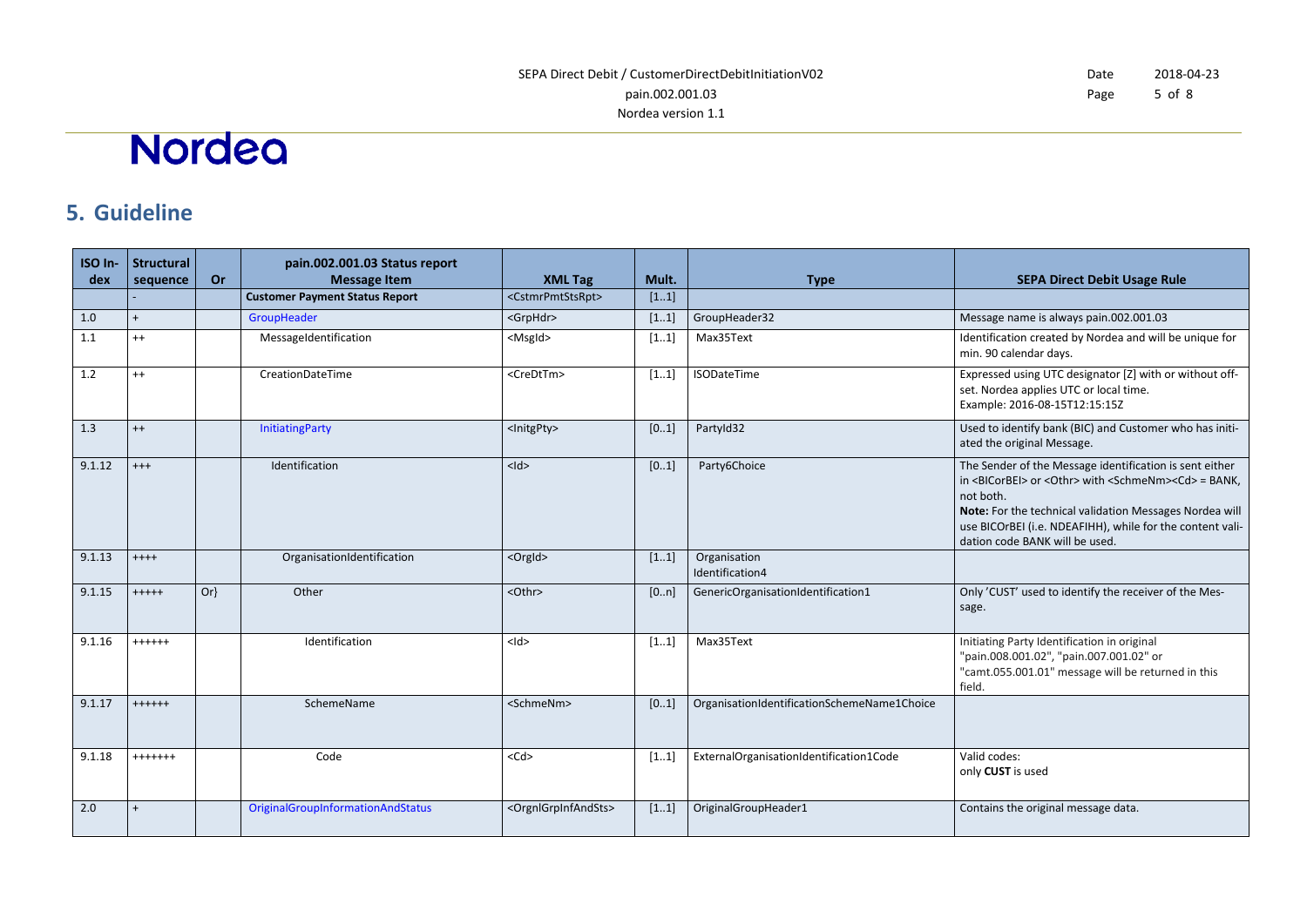#### SEPA Direct Debit / CustomerDirectDebitInitiationV02 pain.002.001.03

Nordea version 1.1

| Date | 2018-04-23 |  |  |
|------|------------|--|--|
| Page | 6 of 8     |  |  |

Nordeo **ISO In-Structural pain.002.001.03 Status report sequence Or Message Item XML Tag Mult. CONSIDER A Multer CONSIDER A REPA Direct Debit Usage Rule dex** 2.1 ++ OriginalMessageIdentification <OrgnlMsgId> [1..1] Max35Text Message or Assignment Identification originating from either "pain.007.001.02", "pain.008.001.02" or "camt.055.001.01" 2.2 ++ OriginalMessageNameIdentification <OrgnlMsgNmId> [1..1] Max35Text The name of the original Message. Will either be "pain.007.001.02", "pain.008.001.02" or "camt.055.001.01" dependent on message recieved by Nordea. 2.3 ++ OriginalCreationDateTime <OrgnlCreDtTm>  $\vert$  [0..1] ISO DateTime 2.4 + | | OriginalNumberOfTransactions | <OrgnlNbOfTxs> | [0..1] Max15NumericText | Original number of transactions, as reported in original Message **Note:** Will only be reported as part of the technical validation. 2.5 ++ CriginalControlSum <OrgnlCtrlSum>  $\bigcup_{i=1}^{\infty}$  Decimal-Number Will be reported back to customer If present in the original Message. **Note:** Will only be reported as part of the technical validation. 2.6 + | GroupStatus <GrpSts>  $\vert$  <GrpSts>  $\vert$  [0..1] TransactionGroupStatus3Code Valid codes: ACTC = Accepted Technical Validation. Authentication and syntactical and semantic validation are successful. Syntax control accepted. ACCP= after Agreement & account check RJCT = Rejected Payment initiation or individual transaction included in the payment initiation has been rejected. PART = one or more transactions in the orginal file have been rejected **Note:** In case status code RJCT is sent by Nordea, it means that the whole file is rejected and cannot be processed by Nordea. When status code ACTC is provided the technical validation has passed and the file content will be sent further on to Nordea's back-end systems for content validation. 2.7 ++ StatusReasonInformation <StsRsnInf> [0..n] StatusReasonInformation9 If GroupStatus is ACTC then StatusReasonInformation / AdditionalInformation will not be present. 2.9 +++ | Reason Reason <Rsn> |<Rsn> | [0..1] StatusReason6Choice | If Group status RJCT, this element has Reject reason. 2.10 ++++ Code <Cd> [1..1] ExternalStatusReason1Code Not used for Accepted Technical Validation purposes. Reason code is used. 2.12 +++ | AdditionalInformation | <AddtlInf> | [0..n] Max105Text | Max105Text | Not used for technical validation purposes. Reason code text.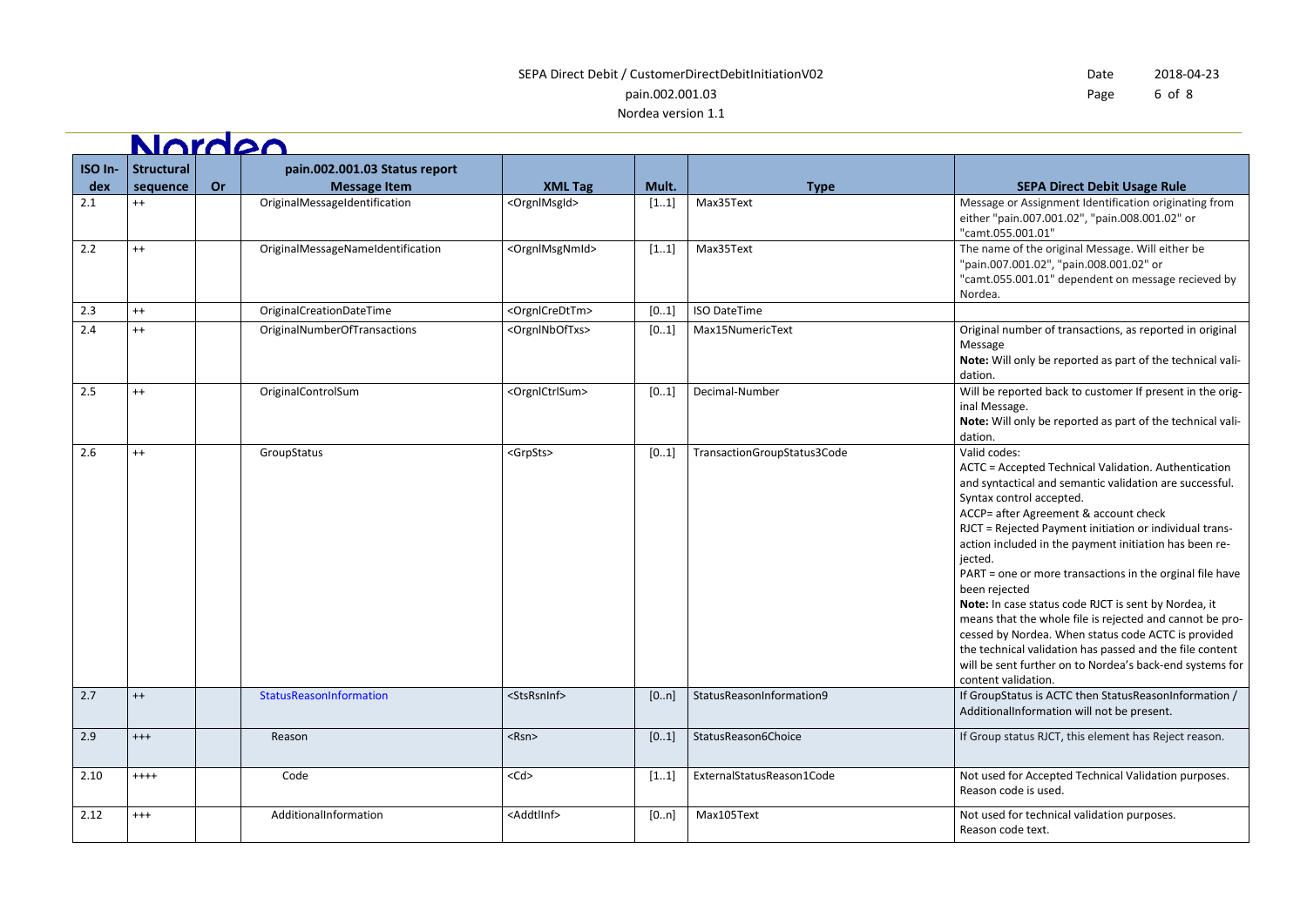### SEPA Direct Debit / CustomerDirectDebitInitiationV02 pain.002.001.03

#### Nordea version 1.1

**Northea** 

Date Page 2018-04-23 7 of 8

|                | <u>NAMAZA</u>                 |           |                                                      |                                         |       |                                  |                                                                                                                                                                                                                                                                                          |
|----------------|-------------------------------|-----------|------------------------------------------------------|-----------------------------------------|-------|----------------------------------|------------------------------------------------------------------------------------------------------------------------------------------------------------------------------------------------------------------------------------------------------------------------------------------|
| ISO In-<br>dex | <b>Structural</b><br>sequence | <b>Or</b> | pain.002.001.03 Status report<br><b>Message Item</b> | <b>XML Tag</b>                          | Mult. | <b>Type</b>                      | <b>SEPA Direct Debit Usage Rule</b>                                                                                                                                                                                                                                                      |
| 3.0            |                               |           | <b>OriginalPaymentInformationAndStatus</b>           | <orgnlpmtinfandsts></orgnlpmtinfandsts> | [0n]  | OriginalPaymentInstruction6      | This level and below is only used for content validation.                                                                                                                                                                                                                                |
| 3.1            | $^{++}$                       |           | OriginalPaymentInformationIdentification             | <orgnlpmtinfld></orgnlpmtinfld>         | [11]  | Max35Text                        | Payment identification information as sent in original<br>Message will be reported back.                                                                                                                                                                                                 |
| 3.2            | $^{++}$                       |           | OriginalNumberOfTransactions                         | <orgninboftxs></orgninboftxs>           | [01]  | Text                             | Number of transactions                                                                                                                                                                                                                                                                   |
| 3.3            | $^{++}$                       |           | OriginalControlSum                                   | <orgnlctrlsum></orgnlctrlsum>           | [01]  | Quantity                         | Control Sum                                                                                                                                                                                                                                                                              |
| 3.4            | $^{++}$                       |           | PaymentInformationStatus                             | <pmtinfsts></pmtinfsts>                 | [01]  | TransactionGroupStatus3-Code     | Wil be provided if reporting on a payment level or com-<br>bined payment and transaction levels.<br>Valid codes:<br>ACCP = Accepted technical, syntactical and profile;<br>passed to back office<br>RJCT = Rejection                                                                     |
| 3.5            | $^{++}$                       |           | StatusReasonInformation                              | <stsrsninf></stsrsninf>                 | [0n]  | StatusReasonRule                 | Status reason information                                                                                                                                                                                                                                                                |
| 3.7            | $^{+++}$                      |           | Reason                                               | $<$ Rsn $>$                             | [01]  | StatusReason6Choice              |                                                                                                                                                                                                                                                                                          |
| 3.8            | $+++++$                       |           | Code                                                 | $<$ Cd $>$                              | [11]  | ExternalStatusReason1Code        | If applicable, Nordea will use External Code List, other-<br>wise code NARR will be used.                                                                                                                                                                                                |
| 3.10           | $^{+++}$                      |           | AdditionalInformation                                | <addtllnf></addtllnf>                   | [0n]  | Max105Text                       | Will only be provided for "RJCT".<br>When information derives from External Code List, the<br>first 3 positions will consist of code ISO and code CAP<br>will be used when Nordea provides additional infor-<br>mation.<br>Note: Nordea will provide information only on rejec-<br>tion. |
| 3.15           | $^{++}$                       |           | TransactionInformationAndStatus                      | <txinfandsts></txinfandsts>             | [0n]  | PaymentTransaction46             | Only used if not rejected on a higher level.                                                                                                                                                                                                                                             |
| 3.17           | $^{+++}$                      |           | OriginalInstructionIdentification                    | <orgnlinstrid></orgnlinstrid>           | [01]  | Max35Text                        | If InstructionIdentification was provided in original Mes-<br>sage, it will be reported back to the customer.                                                                                                                                                                            |
| 3.18           | $^{+++}$                      |           | OriginalEndToEndIdentification                       | <orgnlendtoendid></orgnlendtoendid>     | [01]  | Max35Text                        | Will contain original EndtoEndId from original Message.                                                                                                                                                                                                                                  |
| 3.19           | $^{+++}$                      |           | <b>TransactionStatus</b>                             | <txsts></txsts>                         | [01]  | TransactionIndividualStatus3Code | Required if reporting at a transaction level. Not Used if<br>reporting only at a group or payment level.<br>Valid codes:<br>RJCT = Rejection                                                                                                                                             |
| 3.20           | $^{+++}$                      |           | StatusReasonInformation                              | <stsrsninf></stsrsninf>                 | [0n]  | StatusReasonInformation9         | Status reason information                                                                                                                                                                                                                                                                |